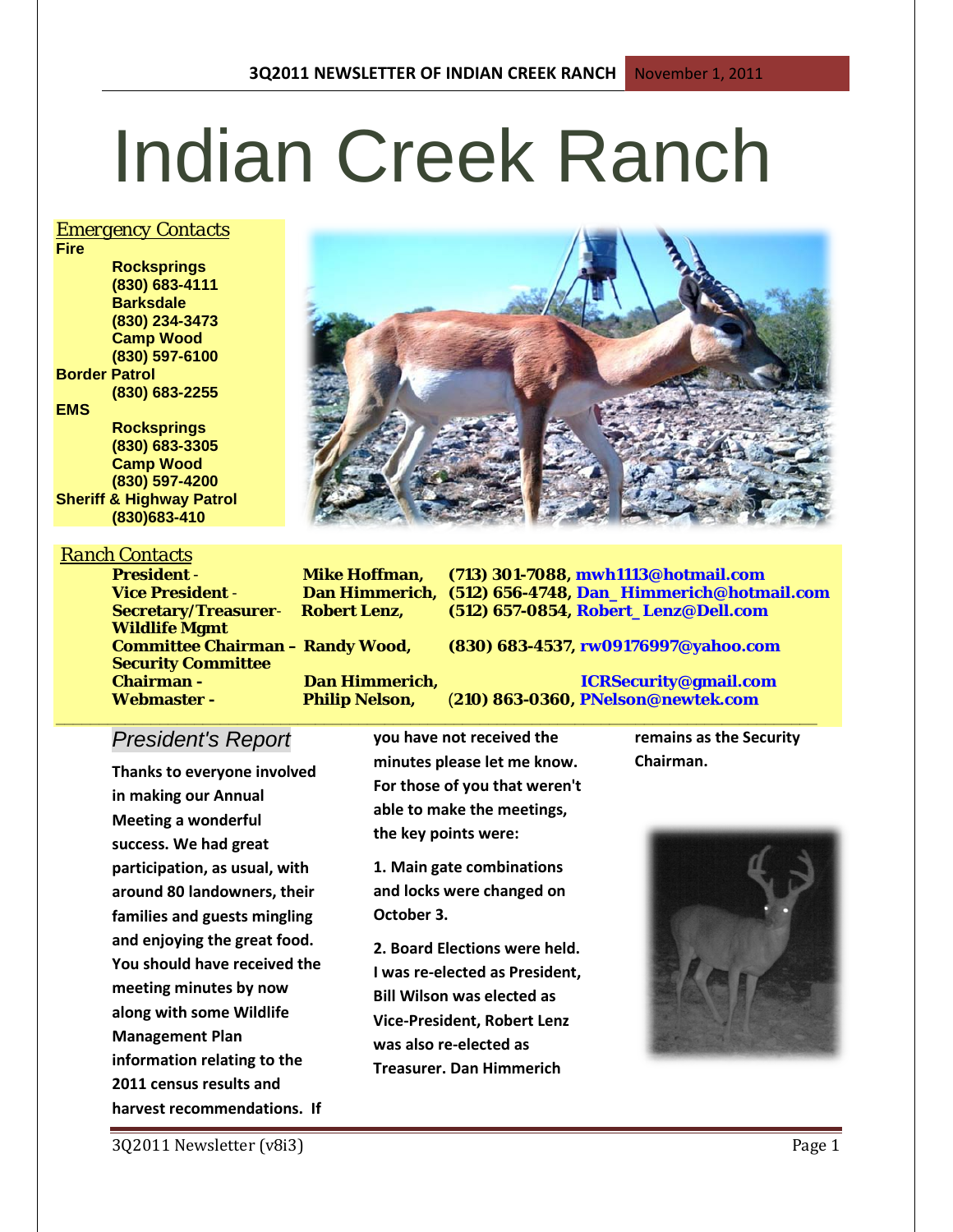**3. The harvest recommendation this year is X does and X mature bucks per 100 acres. See the meeting minutes and attachments for all the details.**

**We will continue to use the contractor lock as it has been very successful. Look for a new contractor lock combi-** **nation before the beginning of the rifle season.**

**Read on, as Randy will give you an update on the road maintenance, Dan and Bill will talk about water, Robert will discuss our financial situation (excellent), and a special article by guest contributor, David Heft.**

**Mike**



# *Vice President's Report*

**As mentioned in previous newsletters, I can't emphasize enough the importance of closing your valves when you're not at the ranch. Many of us have been without water on numerous occasions simply because someone left their valve open and then developed a major leak on their property due to frozen pipes, hog damage, etc. We appreciate your help in solving this long-term problem.**

**Speaking of frozen pipes, we're getting close to that time of year when pipes can burst** 



**from freeze damage. Please wrap your main valve to ensure we don't have a major leak. You may also want to wrap all of the pipe connections on your wildlife watering system. While wrapping doesn't guarantee**

*\_\_\_\_\_\_\_\_\_\_\_\_\_\_\_\_\_\_\_\_\_\_\_\_\_\_\_\_\_\_\_\_\_\_\_\_\_\_\_\_\_\_\_\_\_\_\_\_\_\_\_\_\_\_\_\_\_\_\_\_*



**the connections won't break under extreme conditions (I had 2 breaks during the severe freeze of last year), it will help prevent problems under most freezing conditions. As Dan mentioned in the last newsletter, remember to complete your 2011 planned activity BEFORE the end of the year. Properly documented** 

**activities, at the appropriate levels of intensity, will help ensure that you retain your Open Space valuation in 2012. If you have any questions about your plan, or the activities you are expecting to complete, please speak with Cotton or Bruce at the Edwards County Appraisal Office. You must complete your annual reports on time, and that may be difficult if you wait until January to begin your work.** 

**It's good to be back on the Board, and I look forward to working with everyone again. As always, I will continue to work to make the ranch a better place and ensure we get the most for our Association dollars.**

**Hope everyone has a successful hunt!** 

**Bill and Dan**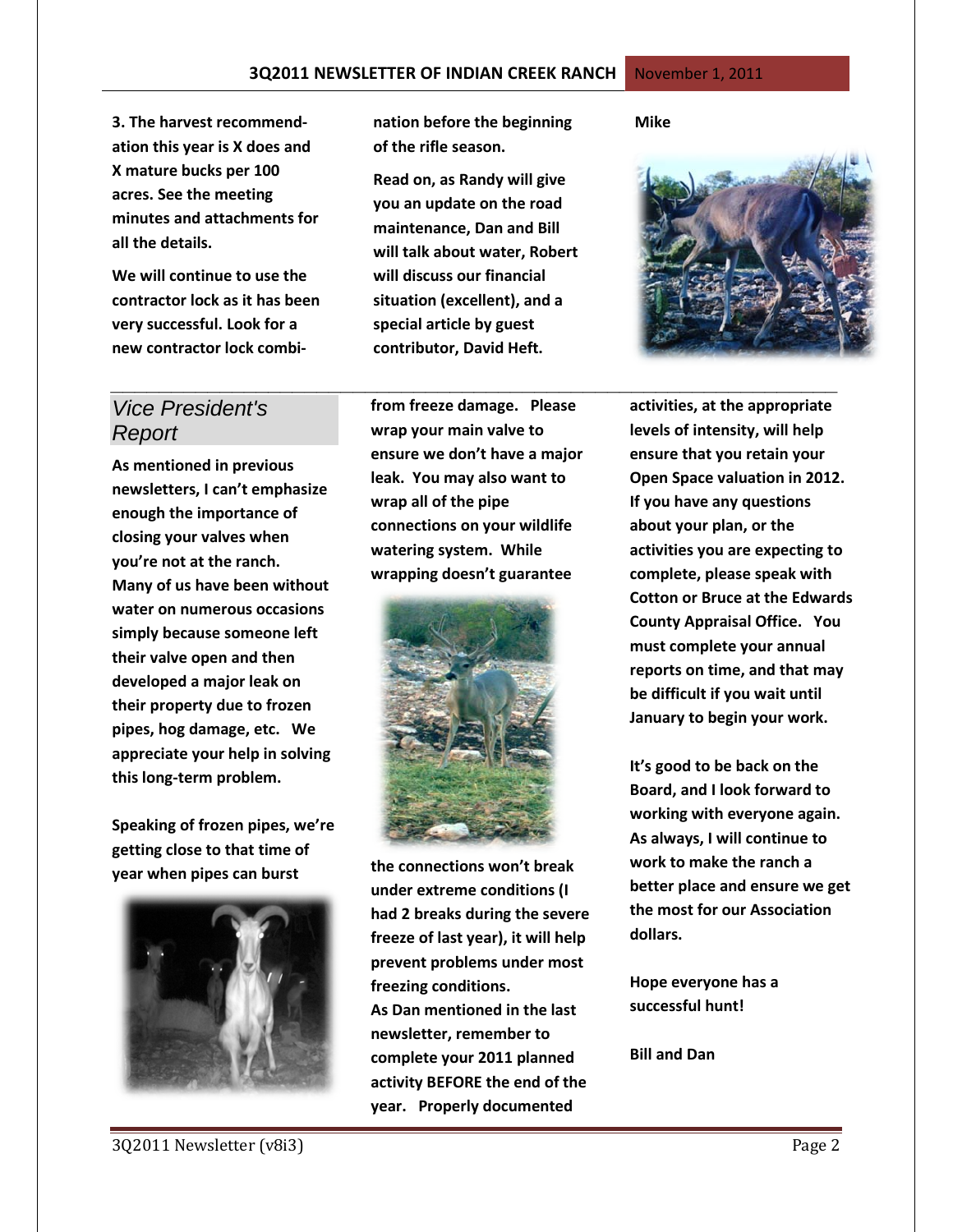## *Wildlife Committee Report*



**Where did September and October go?**

**Seems like last week we were doing the first census in mid-August. Things were dry and brown -- then in late September we began to get some rain - 3"to 4" depending on where you were. Good news: lots of new green since then. Consumption of protein has fallen from 100 pounds per day in one of our feeders to less than 10 pounds per day. But we now see far less of the animals at the feeder than we did through the summer. If we continue to get rain the animals will probably continue to be scattered and hunting will be more difficult.** 

**Our biologist, Sylvestre Sorola provided his harvest recommendation at the** 

**annual meeting October 1. President Mike Hoffman has provided the complete document to you so that you can include this in your annual report to the Appraisal Office in January.** 

**\_\_\_\_\_\_\_\_\_\_\_\_\_\_\_\_\_\_\_\_\_\_\_\_\_\_\_\_\_\_\_\_\_\_\_\_\_\_\_\_\_\_\_\_\_\_\_\_\_\_\_\_\_\_\_\_\_\_\_\_\_\_\_\_\_\_\_\_\_\_\_\_\_\_\_\_\_\_\_\_\_\_\_\_\_**

**Wildlife Management includes harvests to meet the goal of balance between available habitat and habitat users. Our habitat is seriously stressed so please take Sylvestre's recommendations to heart. As always please record your harvests in the register in the Exit mailbox.**



**As you harvest pigs turn your tails in at Country Boys feed store for two purposes. First, you get a chance to win a nice Rifle. Second, you help the County in a statewide contest for up to \$20,000 for its predator control program. Given the number of hogs in the county and the number** 



**of hunters, Edwards County could win. ( Also be sure to record your hog harvest in the Association log book).**

**Our wells have not improved with the rain, so please be judicious with water and walk all your lines after you turn your valves on. We have lots of Squirrel and Porcupine damage to water lines. One leak in a line can empty tanks overnight. Also winter is coming--really-- so think about insulating valves etc. If you see Kenny Wilson extend a big thank you for his donation of a big bucket of new water valves.** 

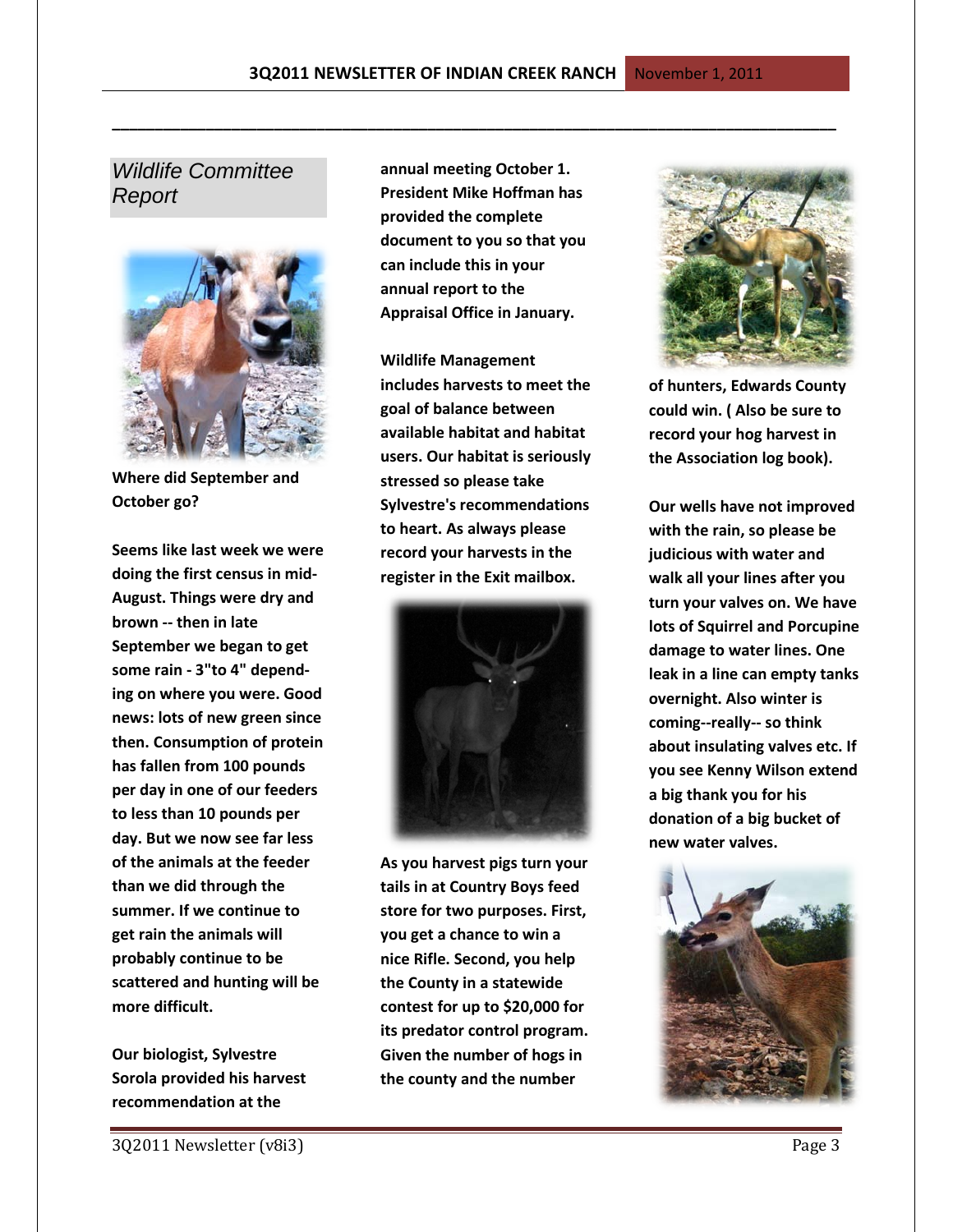

**Finally--Roads: As I write this, the main road from the front gate to the "top" of phase VII and the cutting pen draw road have been graded. Plans are to complete the Phase VII road and address the major problem areas in phases I, III, IV, and VI. Some of this may** 

**have to wait for more moisture. Road deterioration increases significantly with speed and driving in the "ruts". A speed of 40 mph does 4 times as much damage as a speed of 20 mph. So if you can, drive a little slower and spread your tracks out over the width of the road.** 

**Good hunting and have a great time.**

 **Randy**





## *Treasurer's Report*

**As we continue to remind you, the burn ban is still in effect even though we have had a little rain....don't throw those cigarette butts** 

**out the window, dispose of them properly.**

**We are missing only one landowners dues, appropriate action is being taken to place a lien on that property.**

**Good Luck and send in those pictures of the bow harvest !** 

**Robert**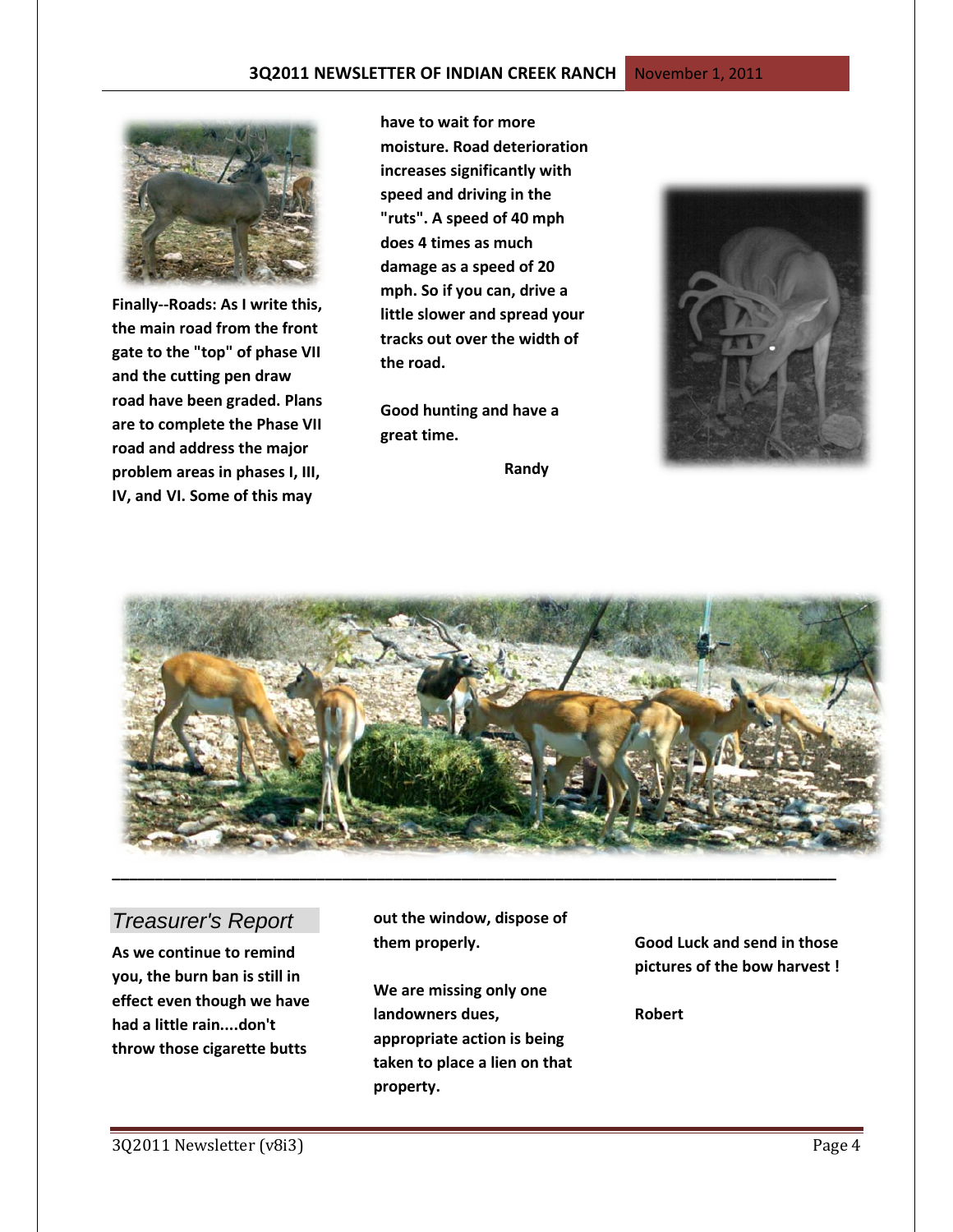# *Financial Report*

**Please see the edition sent to you by email for financial details.**



*Request for Trapping Research Assistance*



**I've asked the association to include this article in the newsletter to solicit support for on-going research into trapping tools being con-**

**ducted by the Association of Fish and Wildlife Agencies (AFWA) which is the umbrella organization for all of the state wildlife agencies in the United States. Because of the controversy generated by various groups across the country regarding trapping methods the AFWA began a process in 1996 to identify best management practices (BMPs) regarding the most efficient and humane tools for the taking of the most common furbearing and predatory species in the United States.** 

**Due to funding and manpower constraints species were prioritized as high, medium, or low depending on their economic and recreational values. The process uses a rigorous protocol to identify those trap types and methods that based on scientific testing are most appropriate for the species involved. After the last 15 years the AFWA is now testing methods for the lowest priority species. Having just recently retired from the U.S. Forest Service as a wildlife biologist and**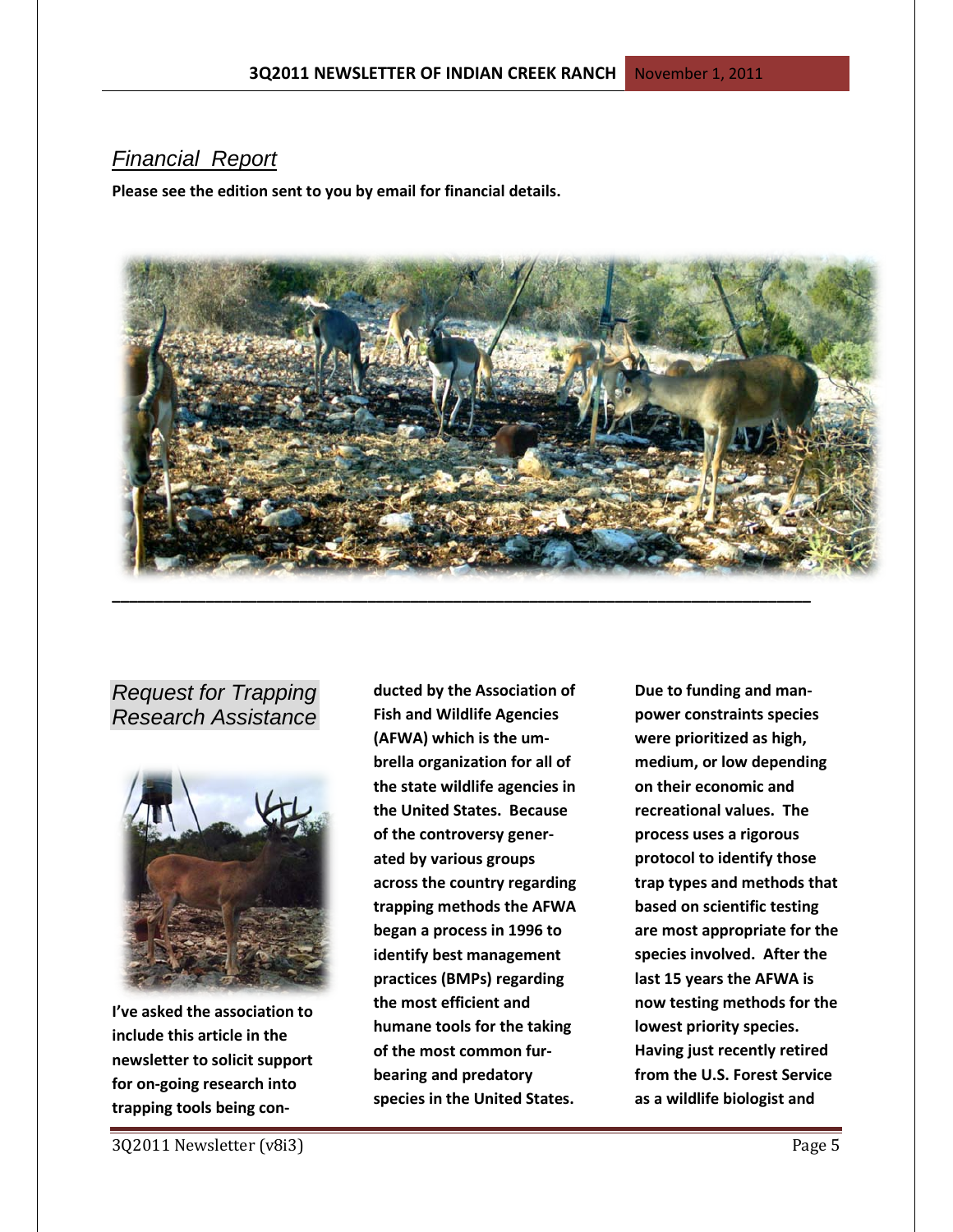**with experience during my career with the Federal Wildlife Services program I was asked if I would be interested in assisting with the testing this winter for ringtails. I agreed to act as both a trapper and recording technician for the effort.** 

**The research would involve utilizing 2 types of traps for a 2 week period (the last 2 weeks of January) to try and take 10-15 ringtails in each trap type. The trap types being tested this winter are a body gripping type trap which kills the animal (similar to the principle behind a rat trap) and a rubber padded jaw foot gripping trap equipped with a shock spring. The testing would be done by setting up 1 or 2 trap stations with each type of trap at each station per property for the 2 week period. All traps would be checked by noon each day. (The reason for waiting until after deer season so as not to disturb any deer hunting). The assistance I would ask for would be written permission to set up 1 or 2 stations on an individual property for** 

**the 2 week period. I would hope to secure enough permissions to have at least 20 stations set. We have locations for 3 stations on our own property. If a landowner so desired I would also be happy once the research is done to remove as many raccoons, skunks, opossums, etc. from your property up through March 15 for nothing except a written permission slip. Having 45 years of trapping experience including time as**



**a former federal trapper I have resolved problems with everything from muskrats to mountain lions.**

**I have had one landowner express concern over taking ringtails since they are not regarded as the destructive pests that our coons, skunks, and opossums are sometimes viewed as. Based on previous population research efforts in the Edwards Plateau area (as published in scientific** 

**journals) a highly conservative population estimate for the ranch's ringtail population would be a minimum of 300 animals. The BMP research effort would only remove up to a maximum of 10% of the population. The AFWA maintains a website on which more information regarding the BMP process is available. I can be contacted at our house in New Mexico at 575-835- 4956. If no answer we have caller ID and I will return your call. A message can be left with my wife or on her cell phone at 505-573-1588. Until we sell the house in New Mexico I will be back and forth regularly to the ranch for several weeks at a time. Our place is across the road from the Woods so if the gate is open you're welcome to stop by and talk to me in person. I will be there the last week of bow season and first week of gun season. Once we move to the ranch permanently we will have a phone there. Thank you in advance for your help.**

**David Heft**